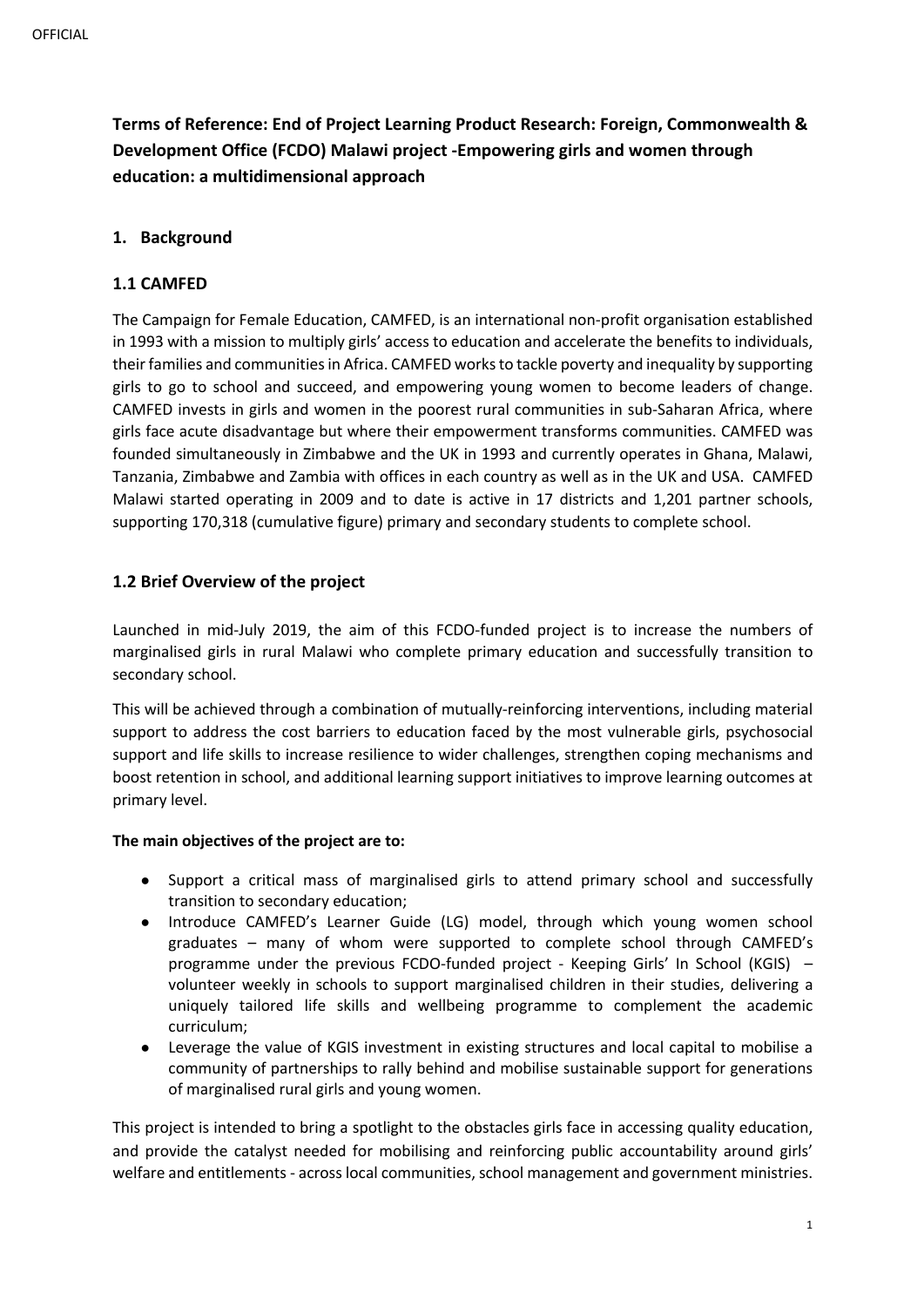The intended impact of the project is to – *achieve gender equality in education, empowering women and girls to step up as leaders of change in their communities.* There are two impact indicators with values established at the baseline in 2019, with the baseline for PSLCE examination results in impact indicator 1 taken from MANEB PSLCE 2018/19 pass rates and the Gender Parity Index from 2019 EMIS enrolment data in five partner districts, used for measurement of impact indicator 2.

Four project outcome indicators and sixteen output indicators are measured at different intervals in the project through EMIS data provided by the Ministry of Education (MoE), CAMFED monitoring data and research/evaluations. Please see attached Annex A indicating which data sources will be investigated or triangulated during this end of project Learning Product research and which of those will be measured through EMIS data, CAMFED monitoring data and the end of project Learning Product research.

The project is also designed to build the capacity of school, community and district stakeholders to protect the most vulnerable learners for the long term and reinforce public accountability around children's welfare and right to education. It leverages existing investment from FCDO in local infrastructure and support systems around CAMFED partner schools as well as the network of young women CAMFED Association (CAMA) members who have completed school through CAMFED's programme, including with FCDO support through the Keeping Girls in School (KGIS) programme.

# **The project is operating in 675 primary and 135 secondary schools in the rural, under-resourced districts of Dedza, Mulanje, Machinga, Mangochi and Chikwawa.**

The project is targeting a total number of **29,700 marginalised girls** with **financial bursary support from Standards 5 to 8 in 675 primary schools feeding 162 secondary schools, of which 142 are active CAMFED partner schools, in the five districts.**

### **The targeted project interventions include:**

- Targeted, responsive financing mechanisms to support the specific needs of 29,700 of the most marginalised girls in target communities, enabling them to access primary school and, later, to take up the places they achieve at secondary school.
- CAMA alumni and community networks undertaking a key role in identifying and targeting for support these often 'invisible' girls, who will include girls living with a disability and those with caring responsibilities.
- Holistic wraparound support delivered through a coordinated infrastructure including representative stakeholder committees at school, community and district level, trained Teacher Mentors and Learner Guides strengthening home-school links and ensuring that marginalised girls are able to access and stay in primary school, and that they are protected from school -based gender violence and abuse.
- Specific learning interventions designed to push up learning outcomes include primary-level adaptations of tried-and-tested initiatives such as Study Circles, academic clinics, support from Learner Guides and provision of tailored learning resources i.e. the life skills My Better World programme delivered in school by Learner Guides.

### **The Theory of Change**

The project's Theory of Change (ToC) is positioned within CAMFED's multidimensional approach to addressing the multiple, interconnected barriers to girls' access and learning. This rests on three interlinked premises: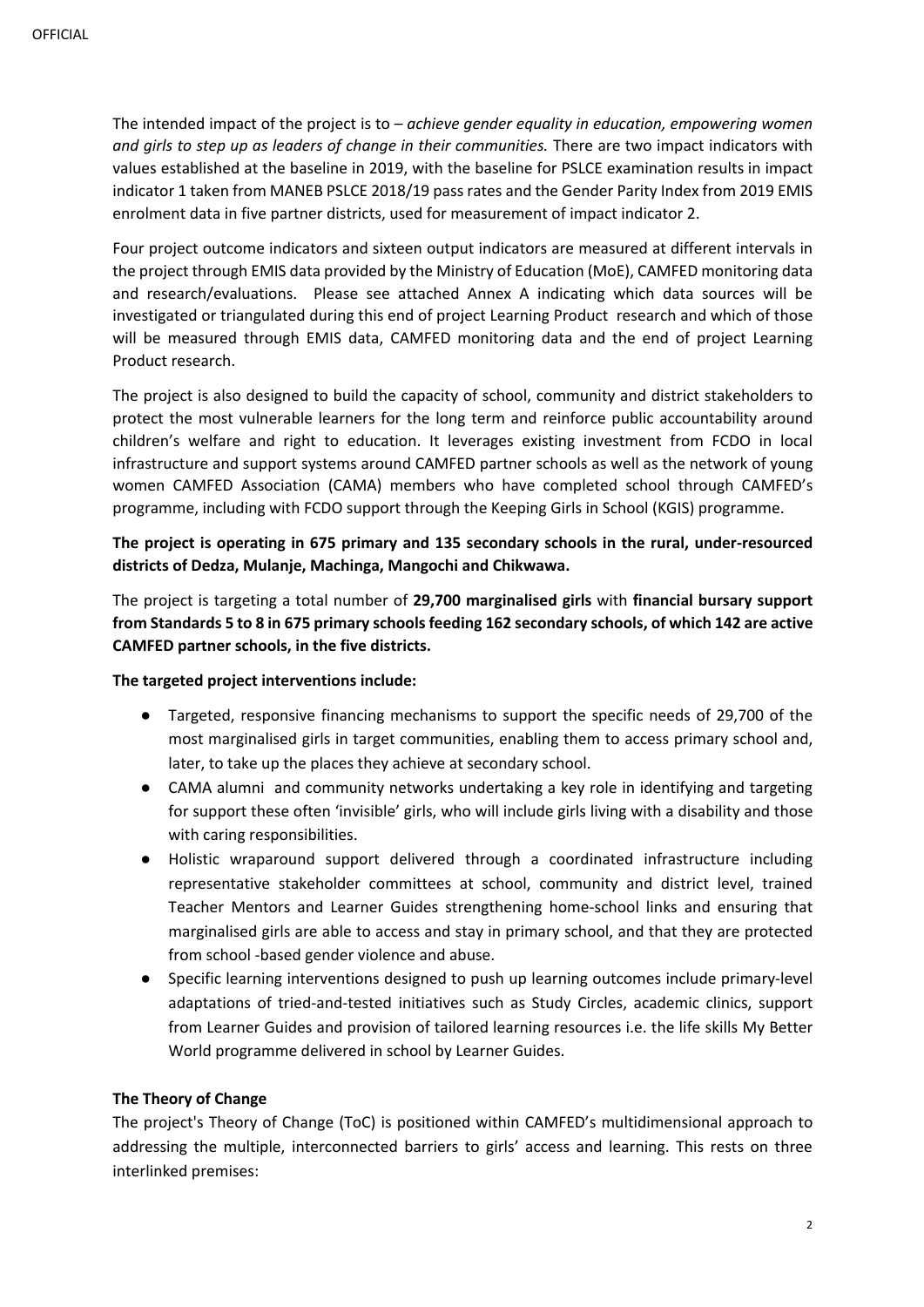- Improvements in girls' learning outcomes will result from targeted interventions to create a safe, enabling environment for marginalised girls, within and beyond the classroom;
- Improvements in girls' transition from primary to secondary school are linked to improvements in their learning and will result from increased attendance, retention and participation at school;
- Young women school graduates will improve their employability and gain key entrepreneurship and leadership skills through the creation of a structured volunteering and training scheme through which they provide critical life skills and learning support to girls in school.

The ToC is attached to this ToR as Appendix B

#### **Key aspects of the programme**

#### **Bursary support**

Targeted, responsive financial and material support addresses identified needs of the most marginalised girls in target communities, enabling them to access primary school and, later, to take up the places they achieve at secondary school.

#### **The Learner Guide programme**

CAMFED Malawi have trained young women as Learner Guides. Learner Guides are young women who were supported by CAMFED to complete secondary school and then return to their local schools voluntarily, in the 5 targeted project districts, to deliver a programme of life skills, the *My Better World* programme, sexual and reproductive health (SRH) awareness, and study support to boys and girls through Study Circles. Their volunteering is incentivised through a package of training, access to startup finance and formal qualifications. Learner Guides strengthen the link between home and school, working in partnership with Teacher Mentors (TMs) to identify children at risk of drop out and undertaking home visits to those requiring additional support to remain in school.

### **Teacher Mentors**

Teacher Mentors provide counselling, guidance and support to vulnerable children at risk of dropout, ensure child protection and safeguarding policy, procedures and mechanisms for reporting are embedded in good practice in schools and support improved learning outcomes. TMs are also an important focal point in schools for Learner Guides, identifying those children at risk of dropping out of school and providing support for them to return to school.

### **CAMFED's governance model and community structures**

This FCDO Malawi project is underpinned by an inclusive local partnership infrastructure through which all those constituencies that influence a girl's life ensuring her right to education are brought together. These partnerships dovetail with existing government and community structures underpinned by a longstanding Memorandum of Understanding (MoU) with the Ministry of Education*,*  which reinforces the capacity of these structures to respond to the needs of vulnerable children, and underpins a joined-up, multi-sectoral approach to tackle problems, one that is integrated with and complementary to other local programs.

**Community Development Committees (CDCs)** have been established in each of the project districts working as a multi-stakeholder district level structure that coordinate and steer this project. Bringing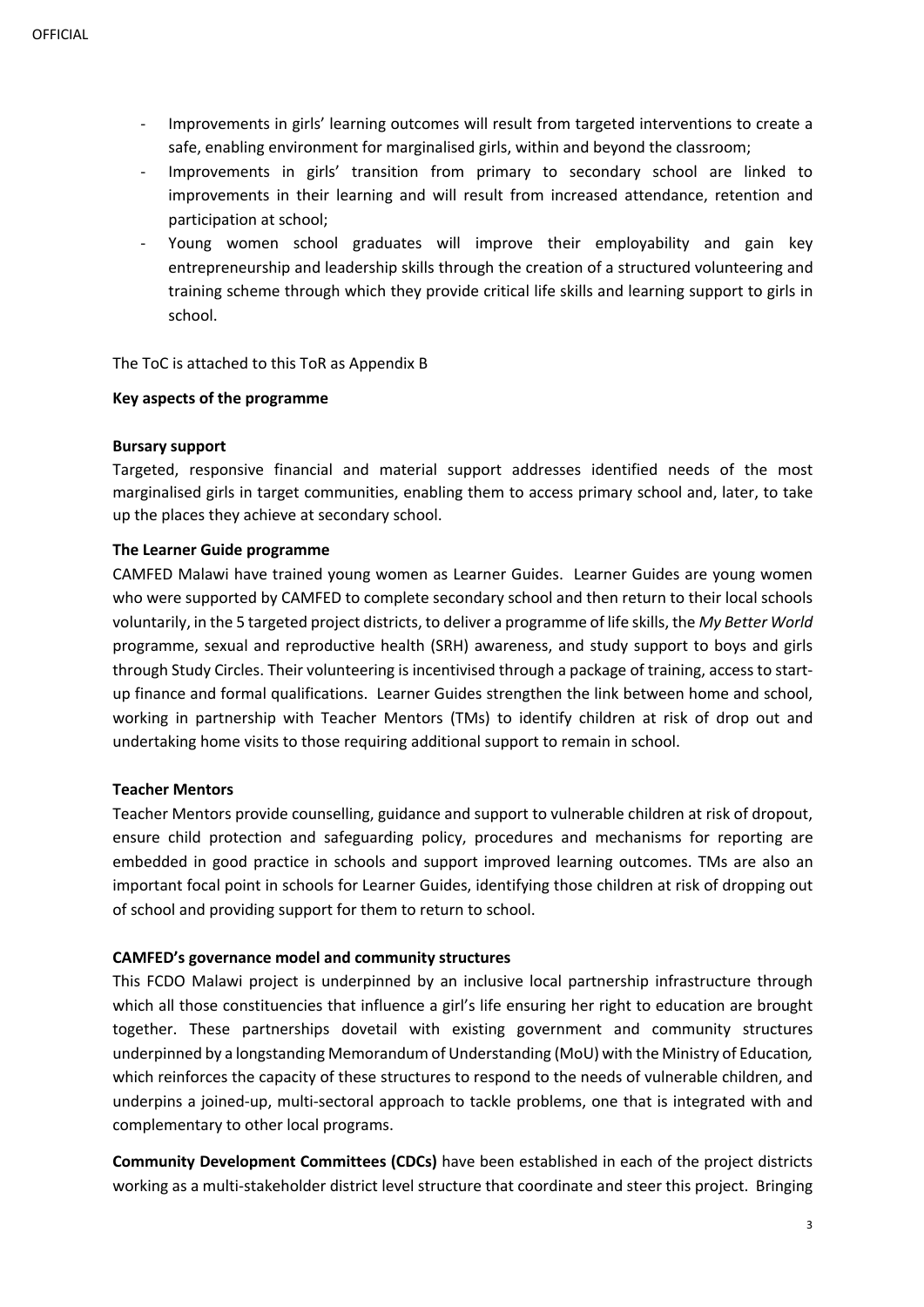together existing duty bearers, they provide a critical link with government and non-formal institutions and have representation from ministries, traditional leaders, school authorities, and civil society organisations. CDCs are integrated with district education structures drawing together key actors who take responsibility for the education, welfare, child protection and safeguarding of children and young adults.

### **Study Circles**

Study circles were first developed by CAMFED and adopted as best practice by the Ministry of Education. Guided by trained Study Circle Coordinators drawn from the school's teaching staff, students are encouraged to work in small groups to discuss selected topics, facilitating peer learning, improved participation and deeper subject understanding.

### **Academic Clinics**

Academic clinics bring together students and specialist teachers outside of core school hours to drill into core subject areas to support lost learning time as a result of school closures during the COVID-19 pandemic and other learning disadvantages including preparation for end of term exams. Subject specialists are invited to work with school teachers in identifying areas of weakness among learners' academic understanding, intensively study core subject principles and develop learning plans to be taken forward in study circles. District inspectors join to observe the teachers in action, and check the quality of delivery.

# **2. Purpose**

The purpose of the end of project Learning Product will be to thoughtfully and comprehensively examine the interventions for the duration of the project allowing a clear and meaningful analysis/ judgement on what worked well (or not), to support future decision making.

### 2.1 Trend Analysis

The Learning Product will also plot trends over time in education outcomes for CAMFED partner schools in the context of national and district trends.

Trend data will be collected as follows:

- 1. Progression rates
	- a. National level 2015/16 to 2021
	- b. District level 2015/16 to 2021
	- c. Partner school level 2015 /2016 to 2021
	- d. Non-partner school level in districts where CAMFED operates, 2015/16 to 2021
	- e. Partner school level- supported students- 2019/20 to 2021
- 2. Survival rates
	- a. National level 2015/16 to 2021
	- b. District level 2015/16 to 2021
	- c. Partner school level 2019/20 to 2021
	- d. Partner school level- supported students- 2019/20 to 2021
- 3. Exam pass rates
	- a. National level 2015/16 to 2021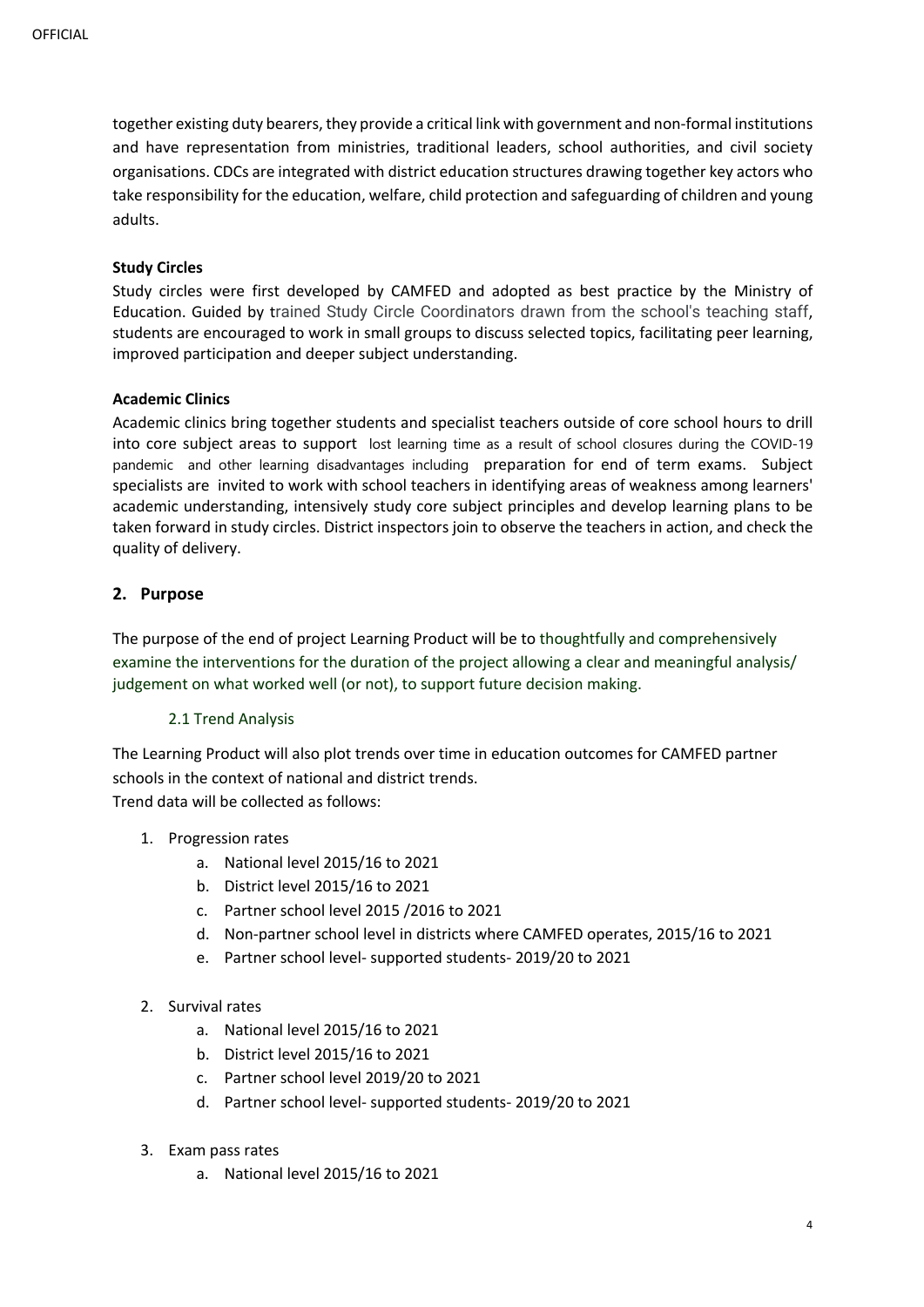- b. District level 2015/16 to 2021
- c. Partner school level 2019/20 to 2021
- d. Partner school level- supported students- 2019/20 to 2021
- 4. Attendance
	- a. Partner school level- supported students- 2019/20 to 2021

We will use this data to compare trends in outcomes in schools that benefitted from the programmes with districts and national trends.

# **3. Scope**

The key objectives of the operational research will be to:

- Give evidence of whether the project results contributed to the four outcome indicators in the logframe and if so how.
- Provide robust evidence that the interaction between the different project interventions contributed to better outcomes for marginalised girls.
- Provide an analysis of the impact of the project interventions and how these can formulate a picture of the end of project learning product which will result in insights and recommendations which can be shared with key stakeholders (CAMFED, FCDO, MoE) to enable adjustments and modifications for the remainder of the project.

The audience of this research will be multiple and at various levels, including FCDO Malawi, CAMFED Malawi & CAMFED International and National and District, School and Community stakeholders. The findings of the research will be shared through targeted feedback and dissemination meetings and provide evidence on project interventions and lessons learned with FCDO Malawi, the Ministry of Education (MoE), other donors funding similar interventions to foster mutual learning e.g. USAID, key stakeholders at regional, district and school level, the Community District Committee, School Based Committees, CAMA committees and other relevant co-operating partners with whom the project is closely affiliated for the purpose of improving the quality of learning, the learning environment and programme interventions.

# **4. Key Research questions (KRQs)**

The key research question - *Is there evidence that the interaction between the different project interventions contributed to better outcomes for marginalised girls? -*will be used by the consultant to interrogate the interplay between project interventions and if and how they have contributed to improved outcomes for marginalised girls. The consultant will use the KRQ as a guide for the development of the research tools and will further develop these in collaboration with CAMFED at the inception phase, ensuring that they still align with and meet the objectives and purpose of the research according to each of the project outputs.

*The sub-set of research questions will be used to provide the evidence for key Learning Product question*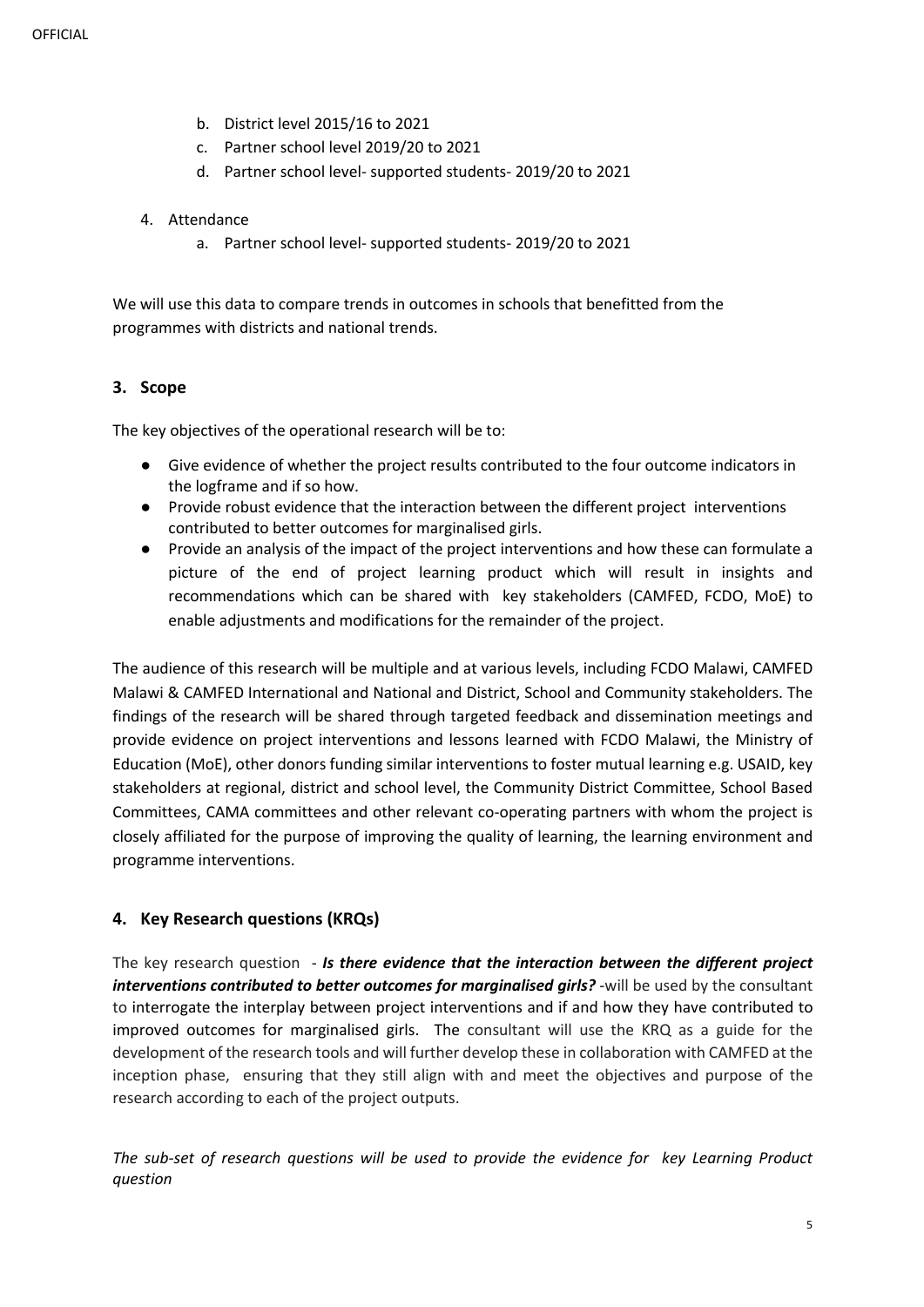| <b>Sub-set of questions</b> |                                                                                          | <b>M&amp;E Source</b>                                |
|-----------------------------|------------------------------------------------------------------------------------------|------------------------------------------------------|
|                             | (a) To what extent is the LG programme (MBW/SRH) in                                      | Head<br>Teacher<br>$(HT)$ ,<br>Teacher               |
|                             | schools contributing to improving respect between                                        | Mentor(TM)<br>& Learner Guide (LG)                   |
|                             | genders, increased self confidence and self-esteem/                                      | surveys                                              |
|                             | well-being of learners?                                                                  |                                                      |
| (b)                         | What effect is the Learner Guide programme having                                        |                                                      |
|                             | on girls' attendance and retention in primary school?                                    |                                                      |
| (c)                         | What is the impact of having Learner Guides as role models<br>in the girls' aspirations? |                                                      |
|                             | (a) How are Learner Guides received by other teachers                                    | HTs, TMs and LGs surveys & case studies.             |
|                             | and the wider community especially in relation to                                        |                                                      |
|                             | supporting marginalised girls to attend school and in                                    |                                                      |
|                             | working in districts and communities?                                                    |                                                      |
| (b)                         | Has the LG/TM programme made a difference to                                             | Collecting/examining<br>the<br>data<br>on            |
|                             | transition rates between Standard 8 and Form 1                                           | numbers of school students who were                  |
|                             | learners                                                                                 | able transition to Form 1. Quantitative              |
| (c)                         | Have the schools seen any improvement in students                                        | data and qualitative data                            |
|                             | transition (and in particular marginalised girls)?                                       |                                                      |
|                             | (d) Learning/catch up interventions What impact did                                      | <b>Teacher</b><br>$(HT)$ ,<br><b>Teacher</b><br>Head |
|                             | the catch-up learning initiatives and learning                                           | Mentor(TM), Students & Learner Guide                 |
|                             | interventions have on marginalised children                                              | (LG) surveys                                         |
|                             | especially girls? (MBW, SRH, academic clinics,                                           |                                                      |
|                             | study circles, text books etc.)                                                          |                                                      |
| (e)                         | What variance is there in the implementation of the                                      |                                                      |
|                             | study circles since January 2022, in relation to                                         |                                                      |
|                             | student participation and attendance etc.                                                |                                                      |
|                             |                                                                                          |                                                      |

The end of project Learning Product research will provide evidence to show if the project has been effective in achieving the outputs and output indicators.

The **four project outcome indicators** in the logframe are as follows:

**1. Primary school leaving exam pass rate of girls in upper primary at schools targeted by CAMFED's Learner Guides** (disaggregated by district, disability);

**2.Proportion of supported girls in targeted primary schools who are successfully promoted to the next grade or transition to secondary school** (disaggregated by disability);

**3. Survival rate without repetition (Standards 5-8) for partner Primary Schools** (disaggregated by gender, grade);

**4. Percentage of girls attending school regularly. Measured as the proportion of the cohort**  with an attendance rate at or above 85% across the school year (disaggregated by disability).

# **The project outcome in the logframe is:**

*Girls from marginalised rural communities benefit from a relevant, safe, quality primary education which enables them to successfully progress through upper primary and transition to secondary education.*

**Project outputs:**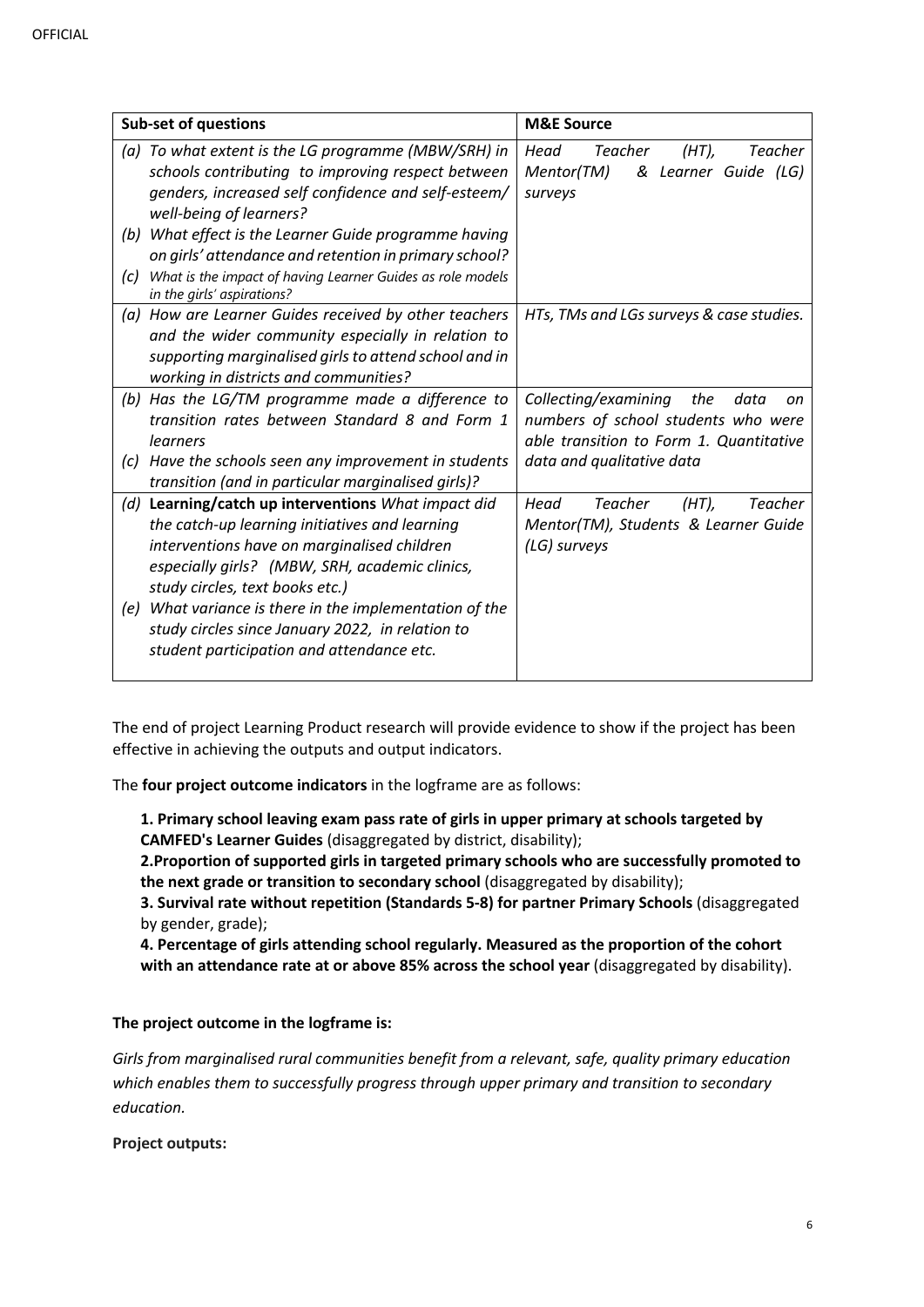- **Output 1:** Material and financial support provided to marginalised girls to address financial resource barriers to attending school regularly.
- **Output 2:** Learner Guides and Teacher Mentors are trained and provide targeted support to marginalised girls and support regular attendance and learning.
- **Output 3:** Schools, communities and systems have the skills and systems to make schools safe learning environments for girls and boys.
- **Output 4:** Students in some of the most disadvantaged schools are provided with catch up learning activities to directly tackle learning loss associated with the COVID-19 pandemic

The project's **Theory of Change** assumptions will be tested in the end of project evaluation through this key research question: *Have the assumptions made in the project's ToC achieved the final intended project outcome?*

# **5. Methodology**

The end of project Learning Product research will be conducted during May to July 2022, with the research report finalised by end-September 2022. The consultant is advised to use a mixed methods approach for the research to provide rich and robust evidence and analysis, including in-depth explanations of the effect of this FCDO funded programme on the context and lived reality of marginalised girls and their communities. However, the consultant should recommend their own mixed methods approach and sampling strategy in their proposal for this research including the rationale. This proposed sampling approach will be discussed with the consultant during the inception meeting and if necessary refined further.

The most important characteristics of this research are that it will be gender responsive, culturally responsive, follow ethical and safeguarding procedures and protocols, inclusive of those living with disabilities, context specific to Malawi, comprehensive, systematic, analytical and representative of marginalised girls and the project key stakeholders.

The international consultant will need to engage a national consultant to work in collaboration with them for this research. The international consultant will also need to ensure they are able to design the methodology and then to deliver and manage this assignment remotely from their home base, with digital M&E approaches e.g. Phone calls, WhatsApp, Zoom, Skype, telephone Key Informant Interviews (KIIs), Focus Group Discussions (FGDs) etc. if COVID restrictions are back in place in Malawi and globally, at the time the research is being implemented. We welcome further suggestions and innovative solutions to conduct rich and robust research at a distance.

### **Qualitative component**

The qualitative research will help to explain the complex factors that contribute to learning improvements and to a successful or unsuccessful transition from upper primary to secondary school for marginalised girls. The interviews and focus group discussions will be based on thematic interview checklists, in which key topics relevant to the research are explored in more depth but which provide the spaces for the respondents to focus on the key points that are important to them.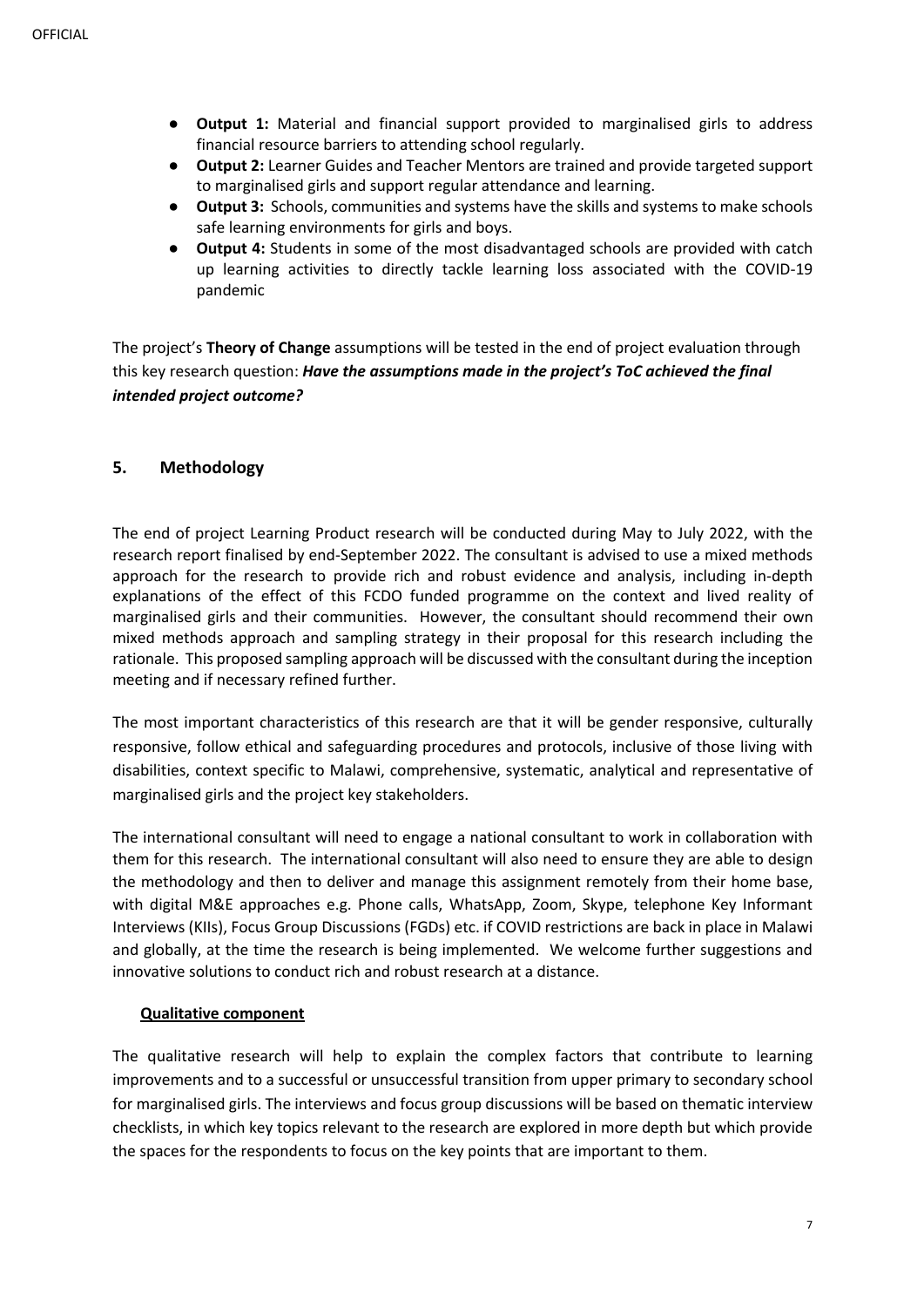A sample will need to be selected that is representative of the 5 districts as well as the type of respondents, which includes students, teachers, Learner Guides, Teacher Mentors and Head teachers, parents/guardians, community leaders, School Based Committee members and Community Development Committee (CDC) members. The consultant and CAMFED Malawi will work together in the inception phase to agree the final sampling approach. The consultant will be required to propose a preliminary sampling strategy in their proposal.

### **Quantitative component**

It is envisaged that the consultant will conduct and analyse two surveys: (i) a Learner Guide survey with all active project Learner Guides (675) and (ii) a student well-being survey. This student survey was administered during the midterm evaluation and will be re-administered under this end of project research using the midterm benchmark to compare the findings against. The student survey also included an Academic Self Esteem test – the *Test de Autoestima Escolar* – which was administered with sampled students aged 11-16. The plan is to survey the same group of Learner Guides that were surveyed during the midterm Operational Research and Std 8 students will be surveyed as they were surveyed when they were Std 7 students during the midterm Operational Research.

At the inception meeting CAMFED will explain how the logframe indicators are measured against different data sources, which of those logframe indicators will be measured during this end of project research as mentioned above and the remaining indicators that will be measured at the end of project evaluation (See Appendix A). The Learner Guide survey will include questions on (i) their visibility and advocacy as leaders in their communities through, for example, representation on local decisionmaking bodies and school management committees, to be able to influence the support provided to marginalised girls; (ii) how many girls the LGs prevented from dropping out of school (or helped to reenrol in school after dropping out), disaggregated by whether they were girls receiving the Step Up Fund; or girls attending the after-school clubs alone; and (iii) their responsiveness to provide learning support through Study Circles and My Better World sessions and to encourage girls to return to schools if they are in danger of or have dropped out of school.

This LG survey will also measure project indicator 2.4 *Proportion of Learner Guides who are visible leaders in their communities through, for example, representation on local decision-making bodies and school management committees, to be able to influence the support provided to marginalised girls*. The LG Survey also included questions on:

- (i) LGs' visibility and advocacy as leaders in their communities through, for example, representation on local decision-making bodies and school management committees, to be able to influence the support provided to marginalised girls;
- (ii) The number of students LGs helped to re-enrol after dropping out of school in the month prior to the research being conducted, disaggregated by whether they were receiving Step Up Fund support; their responsiveness to school closures during the COVID-19 pandemic and their support to marginalised girls in their communities to build resilience, provide out of school learning support through Study Circles and My Better World sessions and to encourage girls to return to schools when they reopened.

The surveys will be short and concise but will ensure the voice and perceptions of students is evidenced.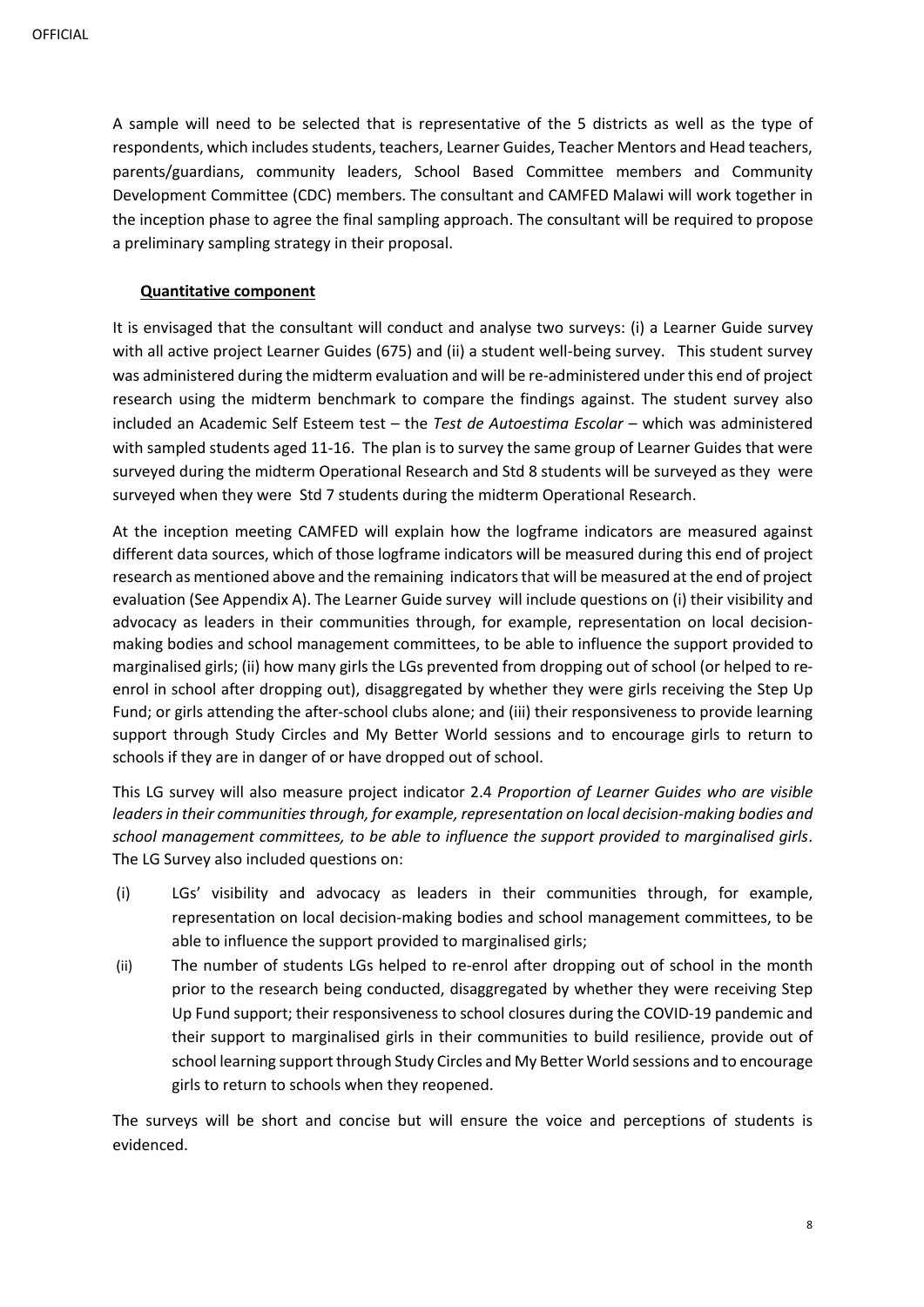During the school visits the consultant will conduct a physical attendance spot check on student attendance levels based on the proportion of marginalised girls with an attendance rate at or above 85% across the school year. Attendance rates will be captured based on official school registers.

### **6. Background reading / Contextual documents**

The consultant will review approved background material and documents used in project preparation and implementation. These documents will include: The project proposal, Theory of Change, Logframe, quarterly and annual progress reports, case studies, training materials, and other relevant information. This information, as well as data generated from CAMFED's regular monitoring and EMIS data will be uploaded to a shared google drive and provided to the consultant by CAMFED.

Relevant statistics and other secondary sources will also be reviewed which will include:

United Nations Development Programme, *Human Development Report 2020*, 2020 National Statistics Office – NSO/Malawi and ICF, *Malawi Demographic and Health Survey 2015-16*, 2017 World Bank, Primary Education in Malawi: A World Bank Study, 2016 http://uis.unesco.org/en/country/mw UNICEF, *Child Poverty in Malawi*, More Than Brides Alliance, *Baseline Report, Malawi*, 2017

The consultant will be able to use this background material to both provide a contextual understanding and overview of the project implementation to date. The consultant will also use the data/evidence to determine if implementation of the programme interventions reflects the programme activity plans and meets the project objectives and outcomes.

# **7. Safeguarding and Ethical Research**

CAMFED has a zero-tolerance approach to abuse and exploitation, and maintains clear policies and guidelines for ethical research and safeguarding protocols as part of its broader Child Protection Policy and Code of Practice in relation to children, vulnerable adults and the wider community. Evaluation partners will be required to confirm in writing that they have reviewed, will conform to these policies, and will be provided with additional briefings by CAMFED before undertaking this evaluation. CAMFED's Child Protection Policy and Code of Practice will be shared with the successful candidate for signing with the contract of engagement.

The consultant will assume overall responsibility for the execution of the assignment and ensure data integrity, privacy and confidentiality are adhered to by the entire research team. All research data is owned by CAMFED and should be treated in the strictest confidentiality and in accordance with protocols agreed with CAMFED at the outset. All research data including transcripts of all interviews with respondents will be submitted to CAMFED at the end of the research and be permanently deleted from the database of the consultant/s once the final report has been signed off and all of the assignment deliverables have been met.

The consultant will be responsible for ensuring that the entire research team adheres to research ethics, including any ethical and safeguarding protocols and procedures that should be followed or considered throughout the research, which must be adhered to and explained to the entire research team. This will include training on detecting signs of distress or trauma among research participants in interviews and what to do if this situation should arise. The consultant will be responsible for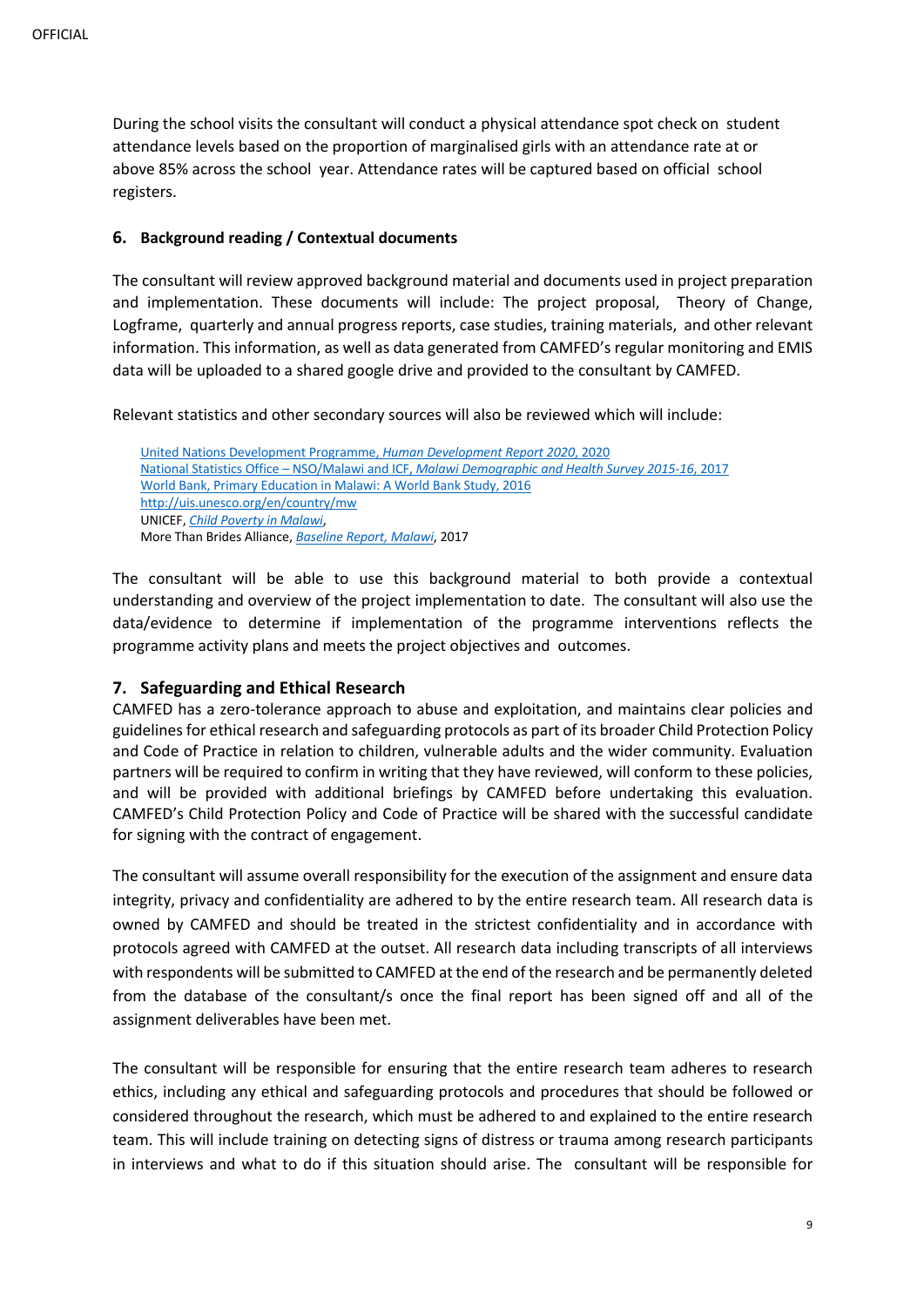training all members of the research team to meet the highest ethical standards of data collection and analysis throughout the duration of the research. The entire research team will be thoroughly briefed on and sign the Child Protection, Code of Practice and Safeguarding policy and a form to confirm they have read and agree to strictly follow and abide by the CAMFED Child Protection Policy for the purpose of the research.

An informed consent process of all respondents will take place virtually. The consent process will include outlining briefly the reasons for the research and the issues and questions to be covered during the interview/discussion. The respondent will have the right to refuse to participate and can withdraw at any time during the process. A safe space and an appropriate time will be identified for the interview to ensure confidentiality and minimal disruption to the lives of respondents during the interviews. Referral processes to authorities will also be discussed with the consultants in cases of due responsibility.

If at any time during the research the consultant has a query or concern in relation to the ethical guidance and safeguarding protocols and procedures governing this assignment, they are to contact the National Director or Head of Programs, CAMFED Malawi immediately with their concerns.

# **8. Outputs -Deliverables, timelines and budget 8.1 Deliverables**

The consultant will be required to produce the following deliverables:

Proposal - The successful proposal (with agreed upon changes, if necessary) will be an addendum to the contract and, along with this ToR, provide an overall framework for the evaluation.

Inception Report - To include: a description of how the research will measure the key objectives of the research, project achievements and progress to date, the research approach, research framework, tools, and a list of stakeholders to be interviewed.

Desk Review of project documentation  $-$  The consultant will review background material used in project preparation, approved project documents, progress reports, case studies, training materials and other relevant information. This information, as well as data generated from CAMFED's regular monitoring, will be provided to the consultant by CAMFED. Relevant statistics and other secondary sources should also be reviewed.

Qualitative Research -The consultant will undertake qualitative research. The number of respondents for the research will be discussed and agreed with the consultant and CAMFED Malawi during the Inception meeting.

Initial Presentation of Research Findings – The consultant will make a PowerPoint presentation of the preliminary research findings to the RSG and FCDO Malawi.

Draft end of project Learning Product research report: The consultant will produce a comprehensive draft evaluation report in plain English, as per the report structure.

Final end of project Learning Product research report After receiving feedback from CAMFED and FCDO Malawi the consultant will submit a final version of the report.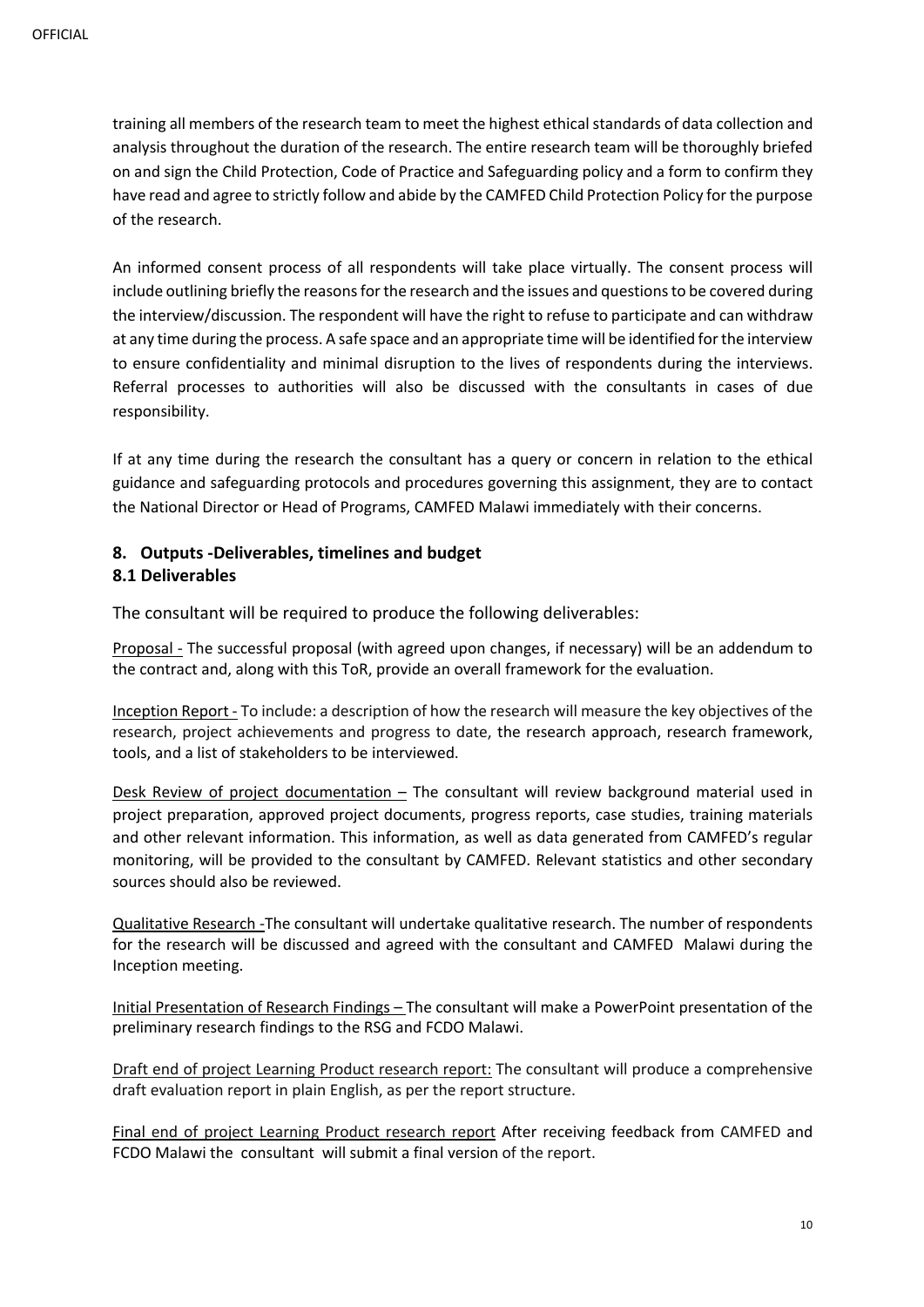Presentation of Research Findings - The consultant will, with CAMFED Malawi, present the key findings, lesson learning and recommendations from the research to a group of key stakeholders which will include FCDO Malawi, MoE national and district officials, head teachers and members of the CDC and SBCs etc.

# **8.2 Timeframe**

The inception meeting will be critical in explaining the function of the project to the consultant in detail, agreeing the precise dates against all deliverables and establishing the precise requirements and expectations of this research. Immediately following the inception meeting the consultant will work with CAMFED to produce a research framework, tools to include data collection methods, workplan etc. The research framework will show how evidence of project progress, lessons learned and impact of the project is to be measured in this research.

The quantitative and qualitative tools which are developed for surveys and interviews will be carefully constructed to be short, concise and to gather evidence and data specifically on the different project interventions.

| What                                          | When           | Who                  |
|-----------------------------------------------|----------------|----------------------|
| Inception phase                               | <b>TBC</b>     | Consultant           |
| The Inception report<br>$\mathbf{1}$ .        |                |                      |
| The evaluation Framework<br>2 <sub>1</sub>    |                |                      |
| <b>Desk Review</b><br>3.                      |                |                      |
| The Inception report will be submitted by the |                |                      |
| consultant on XXXX                            |                |                      |
| Review of inception report by CAMFED          | <b>TBC</b>     | <b>CAMFED</b>        |
| research - fieldwork                          | <b>TBC</b>     | Consultant / CAMFED  |
| Presentation of initial findings              | <b>TBC</b>     | To CAMFED Malawi     |
|                                               |                | and FCDO Malawi      |
| Draft report writing                          | <b>TBC</b>     | Consultant / CAMFED  |
|                                               |                | Malawi / CAMFED      |
|                                               |                | international        |
| CAMFED's review of draft report & FCDO        | <b>TBC</b>     | CAMFED Malawi and    |
|                                               |                | <b>FCDO</b>          |
| Consultant works on review and feedback on    | <b>TBC</b>     | Consultant           |
| report and finalises the report               |                |                      |
| Final research report submitted to FCDO       | End -Sept 2022 | <b>CAMFED Malawi</b> |
| Malawi                                        |                |                      |
| Dissemination of research findings            | Oct-Dec 2022   | MoE, Key             |
|                                               |                | Stakeholders, FCDO   |
|                                               |                | Malawi & CAMFED      |
|                                               |                | Malawi               |

# **8.3 Budget**

The budget for this consultancy should include only the consultant's total time and any data collection platforms or web-based platforms that they recommend for use in this research. The budget must exclude travel, accommodation and related incidentals which will be budgeted for by CAMFED.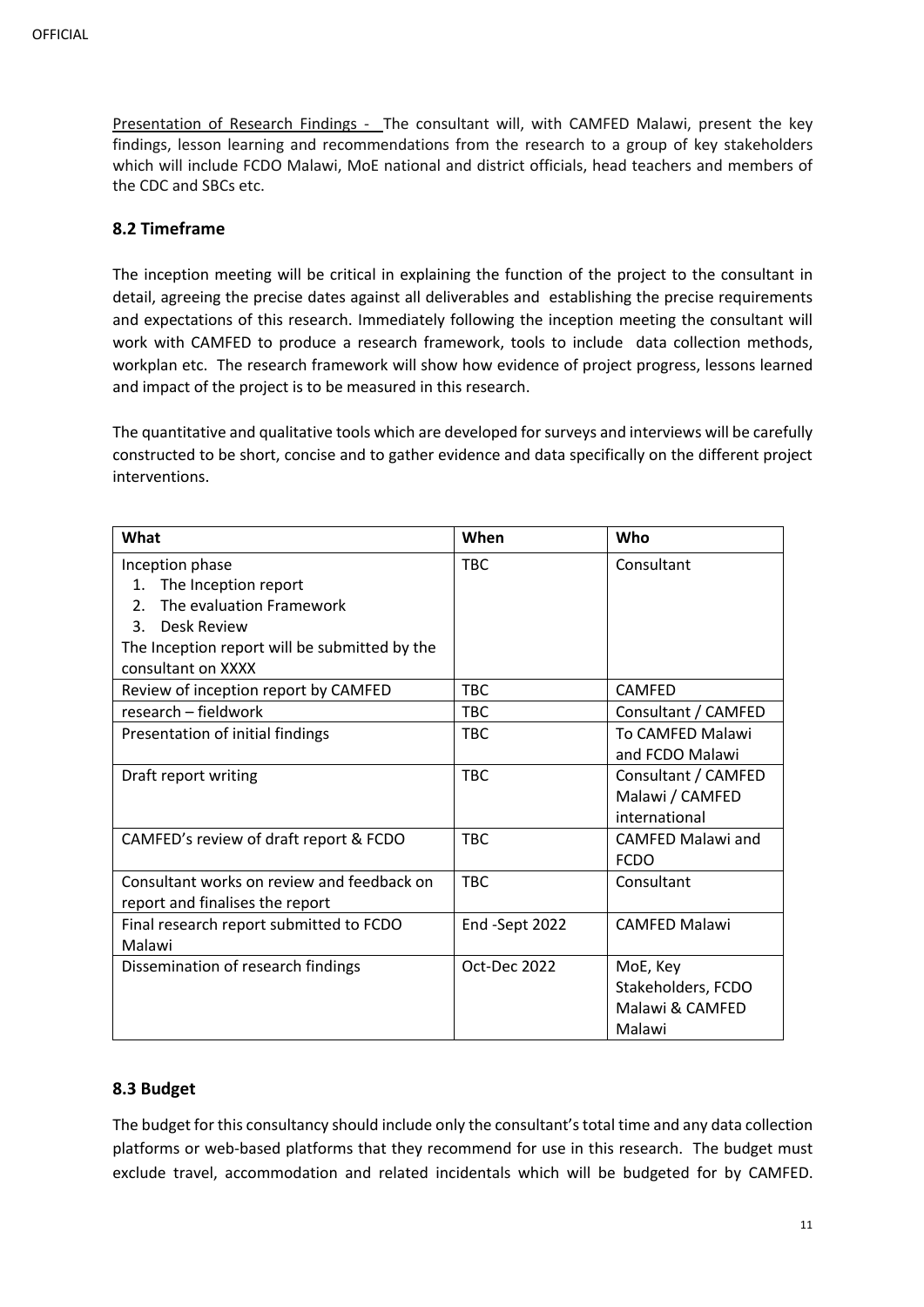CAMFED will cover the cost of data bundles and internet connectivity etc. for respondents who will participate in this research. Payment will be made against agreed completed assignment deliverables as per signed contract.

Type of contract- The Consultant will be offered a fixed-price contract to include all the activities and agreed deliverables. Fees will be paid based on submission of deliverables - 20% on successful completion of the Inception report; 30% on submission of draft report; 50% on submission and sign off of the final report and presentation of findings. Invoices against these deliverables should be submitted in Pound Sterling (GBP) to CAMFED International.

# **9. Management structure**

The research will be governed by a Research Steering Group (RSG), comprising the National Director and Head of Program, CAMFED Malawi, the Chairperson from the CAMFED Association Malawi and members of the Monitoring, Evaluation and Learning (MEL) teams of CAMFED Malawi and CAMFED International. The RSG will provide strategic direction to the research and ensure that the consultant adheres to contractual obligations and guidance.

The research will be independent. The consultant will have full autonomy over the findings and conclusions drawn. The RSG does expect to give inputs into the design of the research and report structure.

All deliverables from the consultant will be submitted to the RSG. Other roles of the RSG will include:

- Commissioning and contracting the consultant;
- Reviewing all research tools before they are used;
- Agreeing the report templates and structures with the consultant at the onset of the inception phase of the research;
- Ensuring the consultant adheres to all protocols and guidance in relation to ethical research protocols, data integrity and privacy, confidentiality and that consent from all participants is sought prior to the commencement of the research;
- Monitoring progress of the consultant;
- Providing feedback on the research report, including contextualising findings;
- Ensuring that the findings of the research are shared and disseminated with all key groups of key stakeholders who participated in the research and with MoE, national, district, school and community stakeholders

In addition, the wider CAMFED team, directed by the RSG will be able to support on matters including a day-to-day CAMFED focal point, assisting with fieldwork logistics and facilitating access to partner institutions, clients and stakeholders.

The role and responsibilities of the consultant will include the following responsibilities:

- Internal quality assurance of their own staff and third-party contractors
- Quality assurance of the data collection tools and methods
- Data protection of all data collected during the research
- Compliance with child protection and research ethics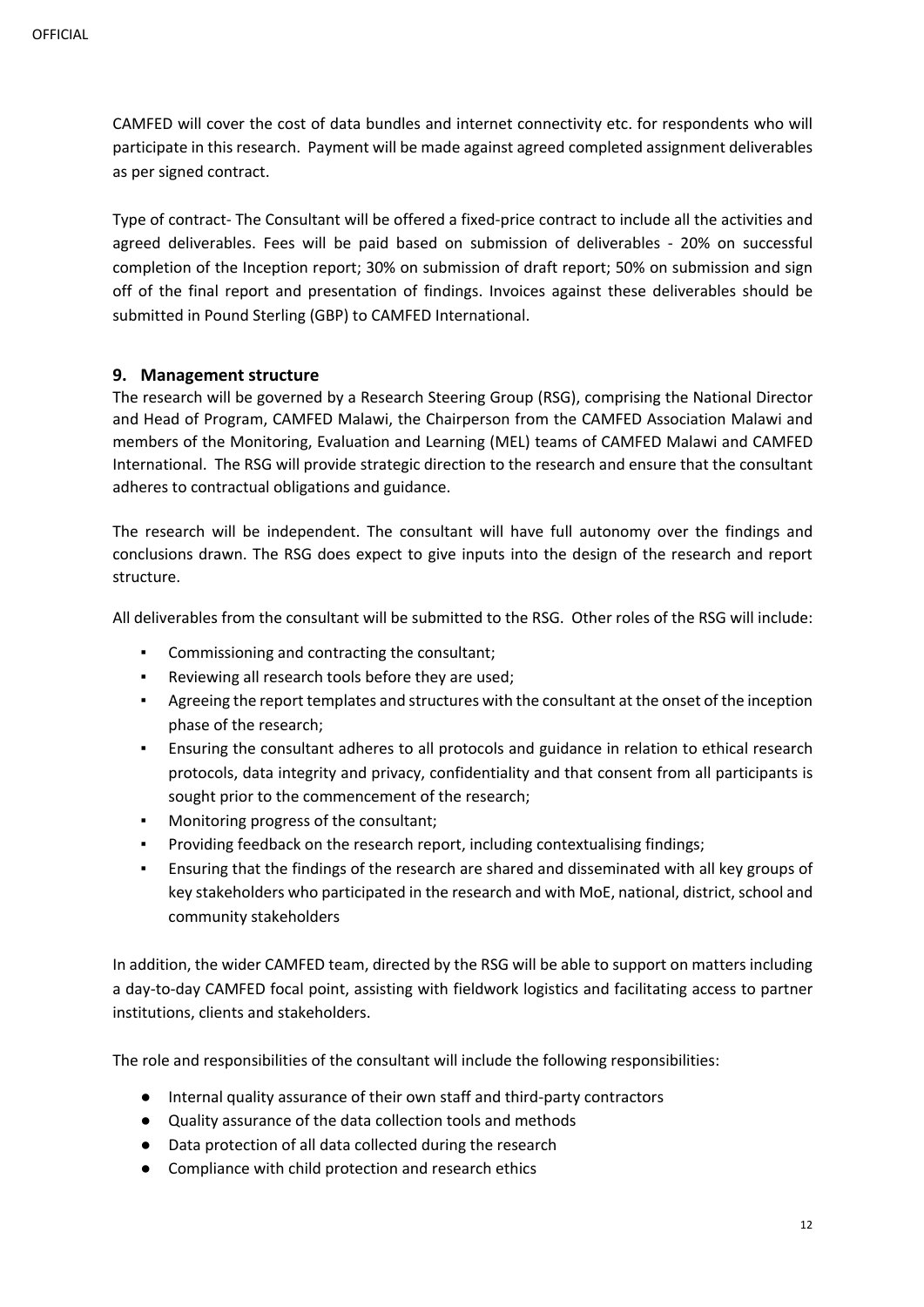- Recruitment and training of enumerators in conducting the research and research ethics
- The deployment of suitable data collection protocols
- Qualitative data collection
- Data analysis and report writing
- Timely completion of deliverables
- Timely response to queries, suggestions and feedback from the RSG

The consultant will also have day-to-day contact with the two CAMFED Malawi Monitoring, Evaluation and Learning (MEL) managers who will be able to answer any queries or provide further references and documents as relevant to this project.

# **10. Team qualifications**

Preference will be given to applicants with the following:

- A consultancy team an international and national consultancy organisation which must include female gender research specialists with extensive knowledge and experience of conducting gender responsive evaluations and or research with girls and or young women in rural Malawi;
- Expertise with data collection and analysis for education programmes with a gender sensitive lens, including a range of respondent types including students, teachers, head teachers and other educational officials.
- Expertise in data collection, both qualitative and quantitative.
- Strong experience in both quantitative and qualitative data analysis techniques
- Strong experience in interpreting quantitative and qualitative data and presenting analysis. We would like a team that can demonstrate experience in producing research reports that clearly identify the main findings in an analysis and test the validity of these findings.
- Familiarity with the context education sector, economic, social, cultural, geographical, political-economy etc. - in Malawi
- Experience producing report summaries and recommendations from research for use by policy makers (Ministry of Education, NGOs, Development Partner officials);
- Strong interpersonal and team building skills.
- Fluency in English with excellent written and oral communication skills.
- Desirable but not essential: Familiarity with CAMFED and CAMFED's programme.

# **11. Application process**

Proposals should be no more than five pages excluding the CVs (with a 2-page limit per CV) and tables of relevant experience.

# **The application should include:**

- The end of project Learning Product research proposal with proposed research approach, methodology, workplan with milestones and key deliverables.
- Estimated research budget that includes an established daily rate (reference history).